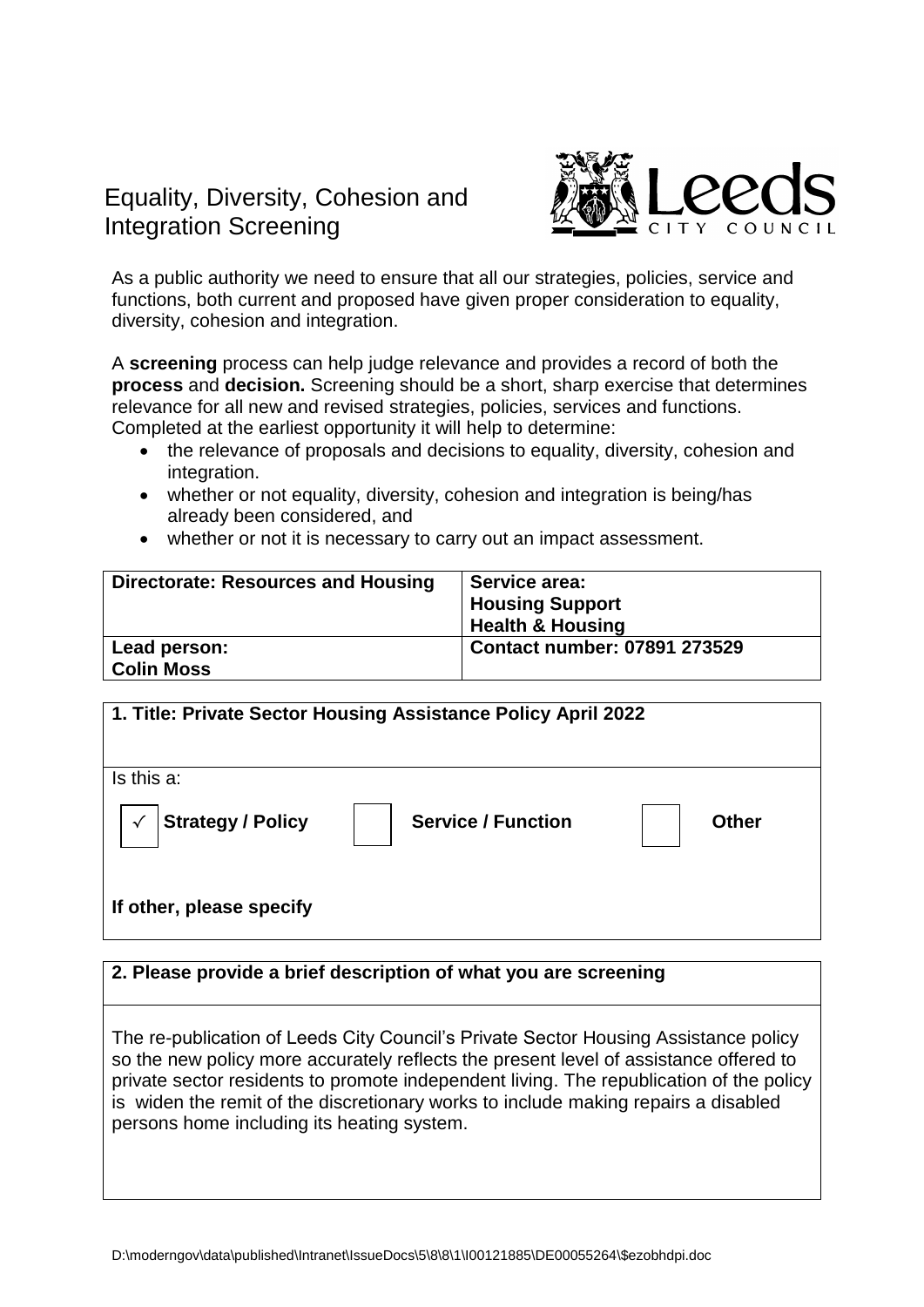## **3. Relevance to equality, diversity, cohesion and integration**

All the council's strategies/policies, services/functions affect service users, employees or the wider community – city wide or more local. These will also have a greater/lesser relevance to equality, diversity, cohesion and integration.

The following questions will help you to identify how relevant your proposals are.

When considering these questions think about age, carers, disability, gender reassignment, race, religion or belief, sex, sexual orientation and any other relevant characteristics (for example socio-economic status, social class, income, unemployment, residential location or family background and education or skills levels).

| <b>Questions</b>                                                     | Yes | <b>No</b> |
|----------------------------------------------------------------------|-----|-----------|
| Is there an existing or likely differential impact for the different |     |           |
| equality characteristics?                                            |     |           |
| Have there been or likely to be any public concerns about the        |     |           |
| policy or proposal?                                                  |     |           |
| Could the proposal affect how our services, commissioning or         |     |           |
| procurement activities are organised, provided, located and by       |     |           |
| whom?                                                                |     |           |
| Could the proposal affect our workforce or employment                |     |           |
| practices?                                                           |     |           |
| Does the proposal involve or will it have an impact on               |     |           |
| Eliminating unlawful discrimination, victimisation and<br>$\bullet$  |     |           |
| harassment                                                           |     |           |
| Advancing equality of opportunity                                    |     |           |
| Fostering good relations                                             |     |           |

If you have answered **no** to the questions above please complete **sections 6 and 7**

If you have answered **yes** to any of the above and;

- Believe you have already considered the impact on equality, diversity, cohesion and integration within your proposal please go to **section 4.**
- Are not already considering the impact on equality, diversity, cohesion and integration within your proposal please go to **section 5.**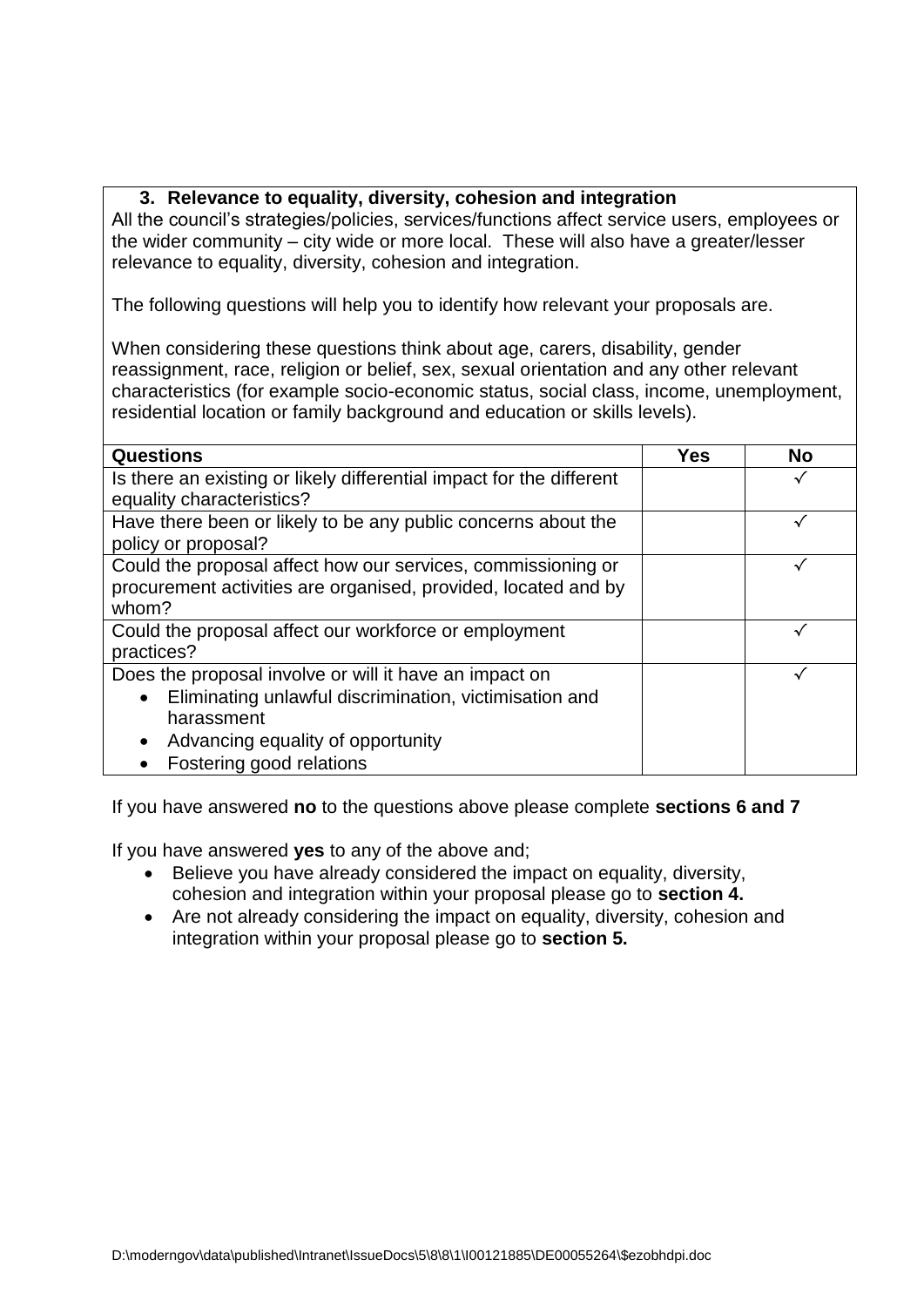| 4. Considering the impact on equality, diversity, cohesion and integration                                                                                                                                                                                                                                                                                              |  |  |  |
|-------------------------------------------------------------------------------------------------------------------------------------------------------------------------------------------------------------------------------------------------------------------------------------------------------------------------------------------------------------------------|--|--|--|
| If you can demonstrate you have considered how your proposals impact on equality,                                                                                                                                                                                                                                                                                       |  |  |  |
| diversity, cohesion and integration you have carried out an impact assessment.                                                                                                                                                                                                                                                                                          |  |  |  |
| Please provide specific details for all three areas below (use the prompts for guidance).                                                                                                                                                                                                                                                                               |  |  |  |
| A) How have you considered equality, diversity, cohesion and integration?                                                                                                                                                                                                                                                                                               |  |  |  |
| (Think about: the scope of the proposal, who is likely to be affected, equality related information,<br>gaps in information and plans to address, consultation and engagement activities (taken place or<br>planned – see Ai below) with those likely to be affected)                                                                                                   |  |  |  |
| Ai) Is the consultation / engagement listed on Talking Point?                                                                                                                                                                                                                                                                                                           |  |  |  |
| Yes                                                                                                                                                                                                                                                                                                                                                                     |  |  |  |
| <b>No</b><br>If no, please give reason                                                                                                                                                                                                                                                                                                                                  |  |  |  |
|                                                                                                                                                                                                                                                                                                                                                                         |  |  |  |
|                                                                                                                                                                                                                                                                                                                                                                         |  |  |  |
| <b>B)</b> Key findings<br>(Think about: any potential positive and negative impact on different equality characteristics,<br>potential to promote strong and positive relationships between groups, potential to bring<br>groups/communities into increased contact with each other, perception that the proposal could<br>benefit one group at the expense of another) |  |  |  |
|                                                                                                                                                                                                                                                                                                                                                                         |  |  |  |
|                                                                                                                                                                                                                                                                                                                                                                         |  |  |  |
| C) Actions<br>(Think about: how you will promote positive impact and remove/ reduce negative impact)                                                                                                                                                                                                                                                                    |  |  |  |
|                                                                                                                                                                                                                                                                                                                                                                         |  |  |  |
|                                                                                                                                                                                                                                                                                                                                                                         |  |  |  |
|                                                                                                                                                                                                                                                                                                                                                                         |  |  |  |
|                                                                                                                                                                                                                                                                                                                                                                         |  |  |  |
| 5. If you are not already considering the impact on equality, diversity, cohesion and                                                                                                                                                                                                                                                                                   |  |  |  |
| integration you will need to carry out an impact assessment.                                                                                                                                                                                                                                                                                                            |  |  |  |
| Date to scope and plan your impact assessment:                                                                                                                                                                                                                                                                                                                          |  |  |  |

Date to complete your impact assessment

Lead person for your impact assessment (Include name and job title)